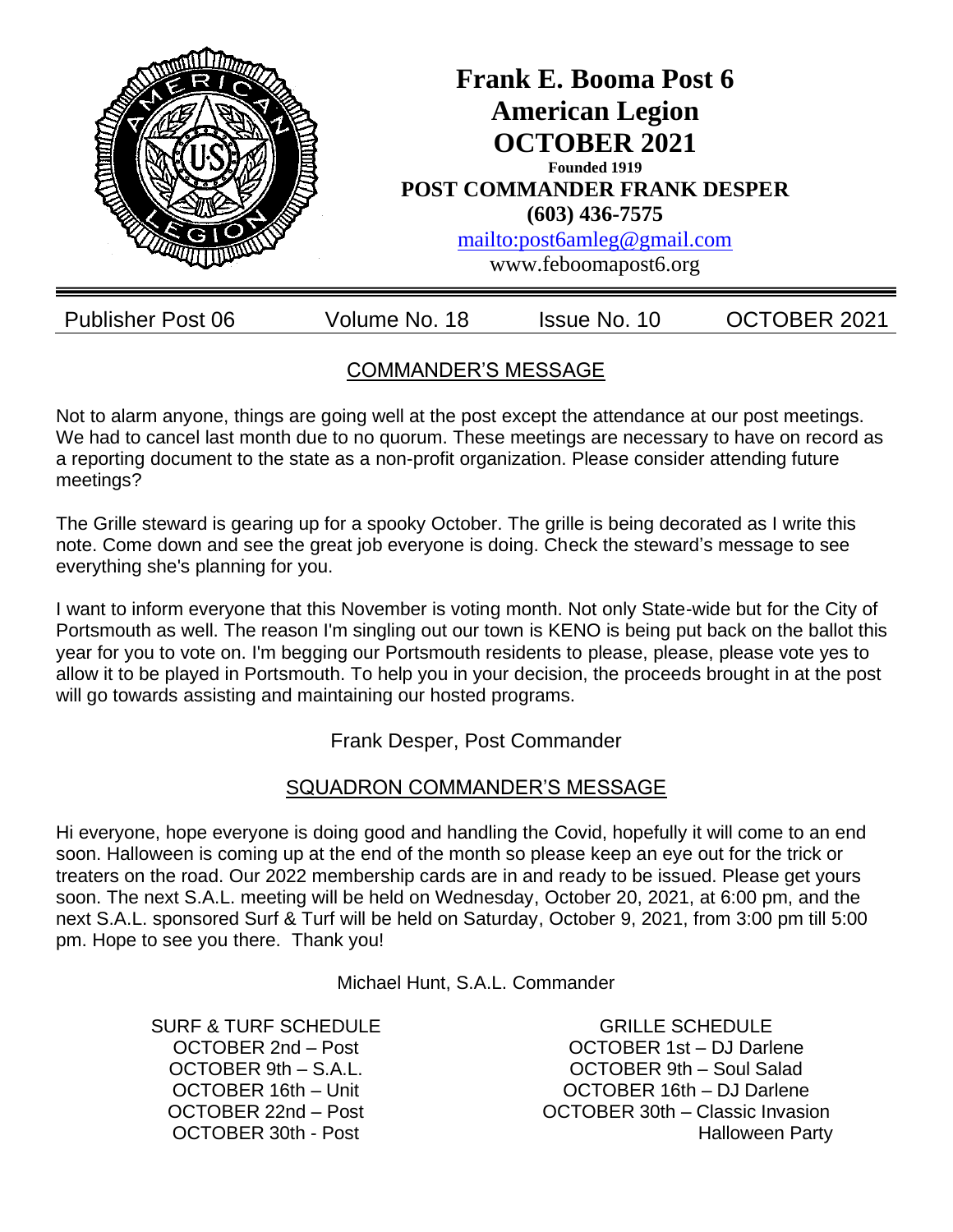### STEWARD'S MESSAGE

I hope everyone has enjoyed the last of our summer. Now it is time for one of my favorite times of the year! Fall and of course Halloween…but we will get into those details a little later. I would like to take the time and thank everyone for supporting us with our weekly Surf & Turf, Our bi-monthly Trivia Nights, our bi-monthly Karaoke Nights, and of course our Band Nights! It's getting cold out and the rain is coming! So, if you are looking for some entertainment, please keep us in mind and bring your friends to one of our events.

As always, we have our weekly Surf & Turf every Saturday from 3 p.m. to 5 p.m. Every  $2^{nd}$  & 4<sup>th</sup> Friday (October  $8<sup>th</sup>$  & 22<sup>nd</sup>) we have a fun night of Trivia! So come on down and bring your thinking caps and your friends. We have Karaoke with DJ Darlene on the 1<sup>st</sup> Friday and the 3<sup>rd</sup> Saturday (October  $8<sup>th</sup>$  & 22<sup>nd</sup>) of the month, come on over and sing your heart out and enjoy a great night with great people. Here are our Band Nights…We have Soul Salad playing for the first time here at the Legion on Saturday, October 9<sup>th</sup>! So, please come down and show your support for this amazing group! On October 30<sup>th</sup> we have Classic Invasion coming back to play our Halloween Party! They have played here at the Legion before for our Halloween Party. So, we are excited to have them back playing again.

Ok, now for my favorite holiday…Halloween, I personally have never seen the parade here in Portsmouth, so I am looking forward to watching it, especially right here at the Legion! We will have our Annual Halloween Costume Party on October 30<sup>th</sup> starting at 7 p.m., we will be having a potluck for food. So, if you would like to bring something in, there will be a sign-up sheet by the bar. We will have a costume contest, so please come dressed to impress. We will be judging the contest by Scariest dressed, best costume, and funniest costume, each winner will receive \$25.00. I am so looking forward to seeing everyone in their costumes. So spread the word this is the place to be. And bring your friends! Hope everyone enjoys the beautiful fall weather.

Also, if anyone knows of anyone who is looking for a part-time job, please send them in for an application. Thank you!!

Sondra Cordero, Grille Steward

#### PRESIDENT'S MESSAGE

Hello Ladies: Fall is in the air and that means Winter and the holidays will follow. Don't forget to join us at the Halloween Party this month. The Auxiliary's turn for **Surf and Turf is October 16, 2021.** That means we are still looking for volunteers **2 hours twice a year**. We need your participation if we want to continue playing. So please consider helping out. The profit goes towards scholarships for students. This could mean your child, grandchild, etc. Helping with Surf and Turf is also helping with educations. **Friday, October 8, 2021, Portsmouth Legion will hold a District 3 meeting at 7:00 pm.** We haven't had one for almost 2 years due to Covid. Try to attend and find out what the Legion, Auxiliary and SAL is doing. Also, on **Thursday, October 14, 2021, we will have a Unit meeting starting at 6:00 pm.** Again, without members showing up on occasion, it puts our charter in danger of being pulled if we cannot work programs set by National. Remember to pay your dues. If you have any questions or concerns about the Unit and/or programs, please call me and I will be glad to assist in any way possible.

Judi Fountas, Unit President